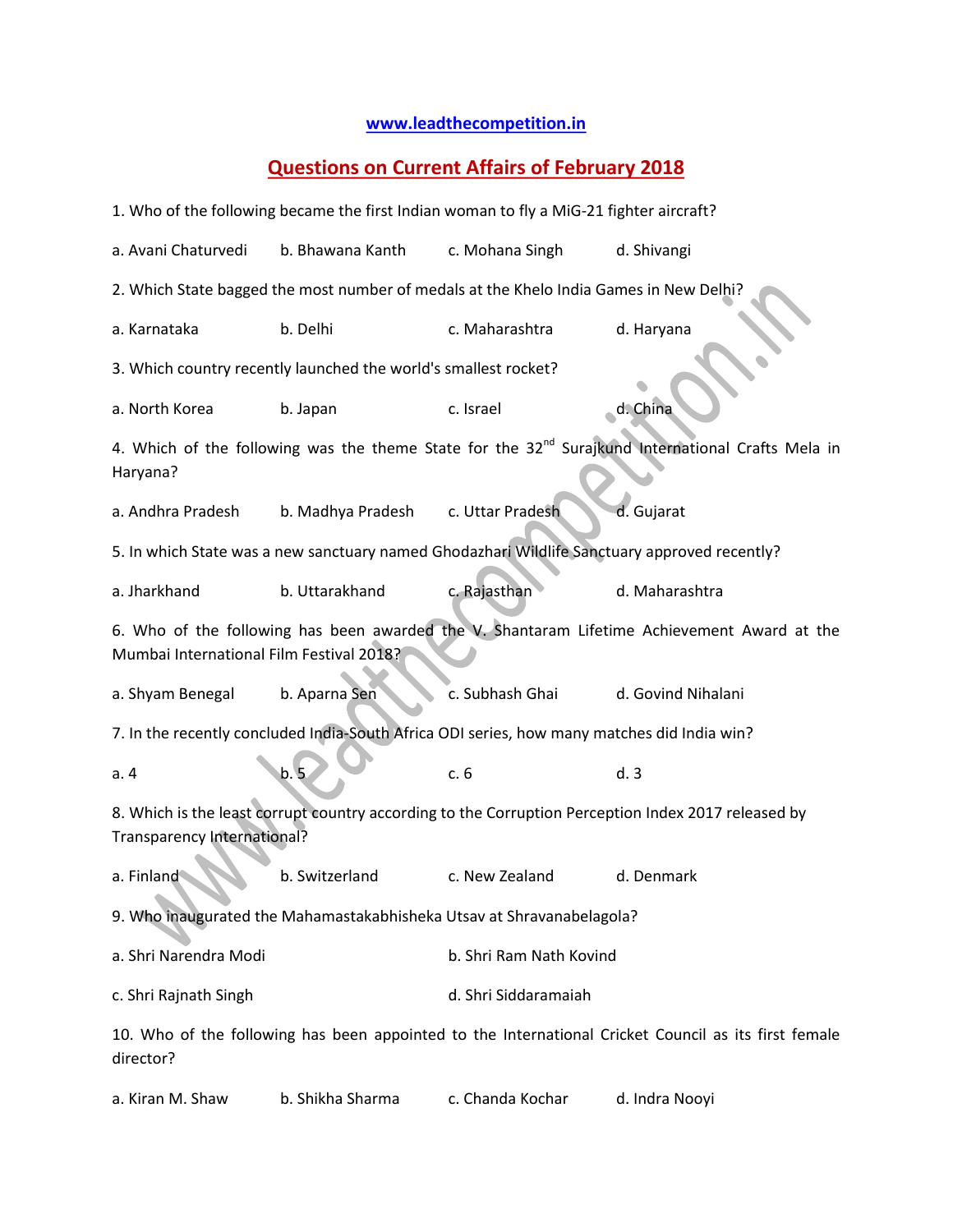11. Minamata Convention is related to which of the following? a. Mercury b. Asbestos c. Cadmium d. Ozone 12. What is the amount at which standard deduction has been fixed as the budget for the financial year 2018-19? a. 30,000 b. 40,000 c. 50,000 d. 23,000 13. Which day in February is observed as World Cancer Day? a. February 4 b. February 6 c. February 8 d. February 10 14. Theatre level exercise ENCORE is conducted by a. Indian Army b. Indian Air Force c. Indian Navy d. Border Security Force 15. As per the budget proposal for 2018-19, Long Term Capital Gains will be taxed if the gain exceeds – a. Rs. 10,000 b. Rs. 50,000 c. Rs. 1,00,000 d. No lower limit 16. One Century is Not Enough is a book written by – a. Saurav Ganguly b. MS Dhoni c. VVS Laxman d. Sanjay Manjrekar 17. National Deworming Day is observed on a. February 8 b. February 10 c. February 12 d. February 14 18. Soohorang, the mascot of Winter Olympics 2018 was a – a. Reindeer b. Polar Bear c. Walrus d. White Tiger 19. Which Indian player was the runner-up in Mens' Singles at Chennai Open 2018 Tennis tournament? a. Yuki Bhambri b. Sumit Nagal c. Prajnesh Gunneswaran d. Rohan Bopanna 20. On which of the following companies did Competition Commission of India impose a fine of Rs. 136 crore for unfair trade practices? a. Amazon b. Yahoo c. Facebook d. Google 21. Which bank has been authorized to issue and encash electoral bonds, introduced by the Govt of India to fund political parties? a. Punjab National Bank b. State Bank of India

c. All Public Sector Banks d. Reserve Bank of India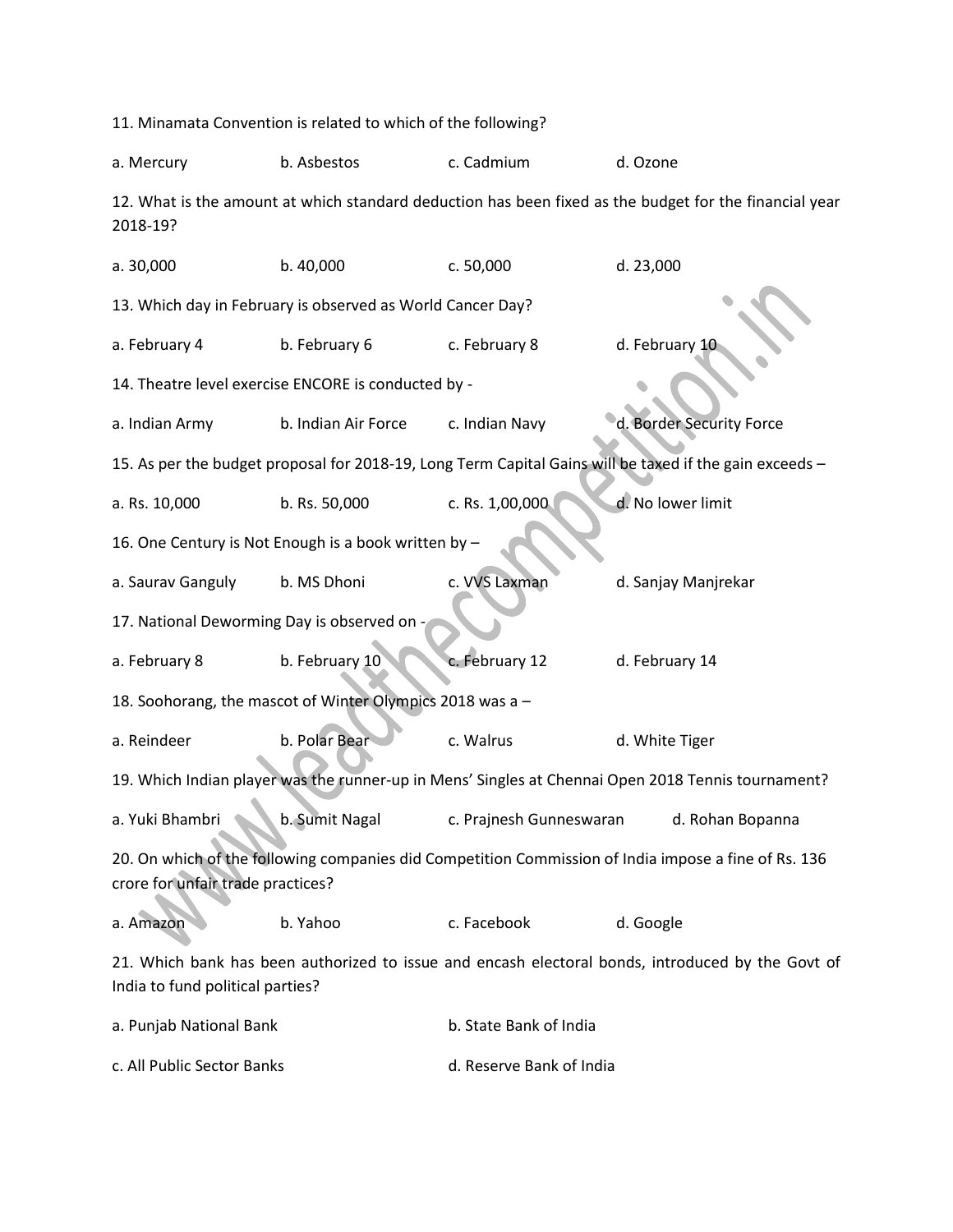22. Recently 5 people were killed in a fire incident on a ship named Sagar Bhushan undergoing repairs at Cochin Shipyard. The ship belonged to a. ONGC b. Indian Navy c. Coast Guard d. Merchant Navy 23. Garuda Shakti was a joint military exercise conducted by India and – a. Russia b. France c. Indonesia d. Singapore 24. In which city was the fraud of Rs. 11,000 crores in Punjab National Bank detected? a. New Delhi b. Mumbai c. Ahmedabad d. Chandigarh 25. Aruna Budda Reddy is associated with which of the following sporting events? a. Gymnastics b. Wrestling c. Boxing d. Tennis 26. Kandan Karunai, the first film by Sridevi was in which language? a. Telugu b. Tamil c. Kannada d. Malayalam 27. Roger Federer recently became world's oldest No. 1 in tennis history. Who was the oldest No. 1 in tennis before him? a. Jimmy Connors b. Pete Sampras c. Andre Agassi d. Ivan Lendl 28. Which of the following was the partner nation at the 32<sup>nd</sup> Surajkund International Crafts Mela in Haryana? a. Kazakhstan b. Tajikistan c. Uzbekistan d. Kyrgyzstan 29. Which country won the most number of medals at the Winter Olympics 2018? a. Germany b. Norway c. Canada d. Netherlands 30. Who of the following has recently launched a political party named Makal Neethi Maiyam? a. Kamal Hasan b. Rajinikanth c. Pavan Kalyan d. Chiranjeevi 31. Rohan More is associated with which of the following sports? a. Snooker b. Swimming c. Mountaineering d. Car racing 32. What will be the colour of Baal Aadhaar introduced by the UIDAI for children? a. Red b. Green c. Blue c. Blue d. Purple 33. Cyril Ramaphosa has taken over as the new President of which country? a. Mauritius b. Madagascar c. Nigeria d. South Africa